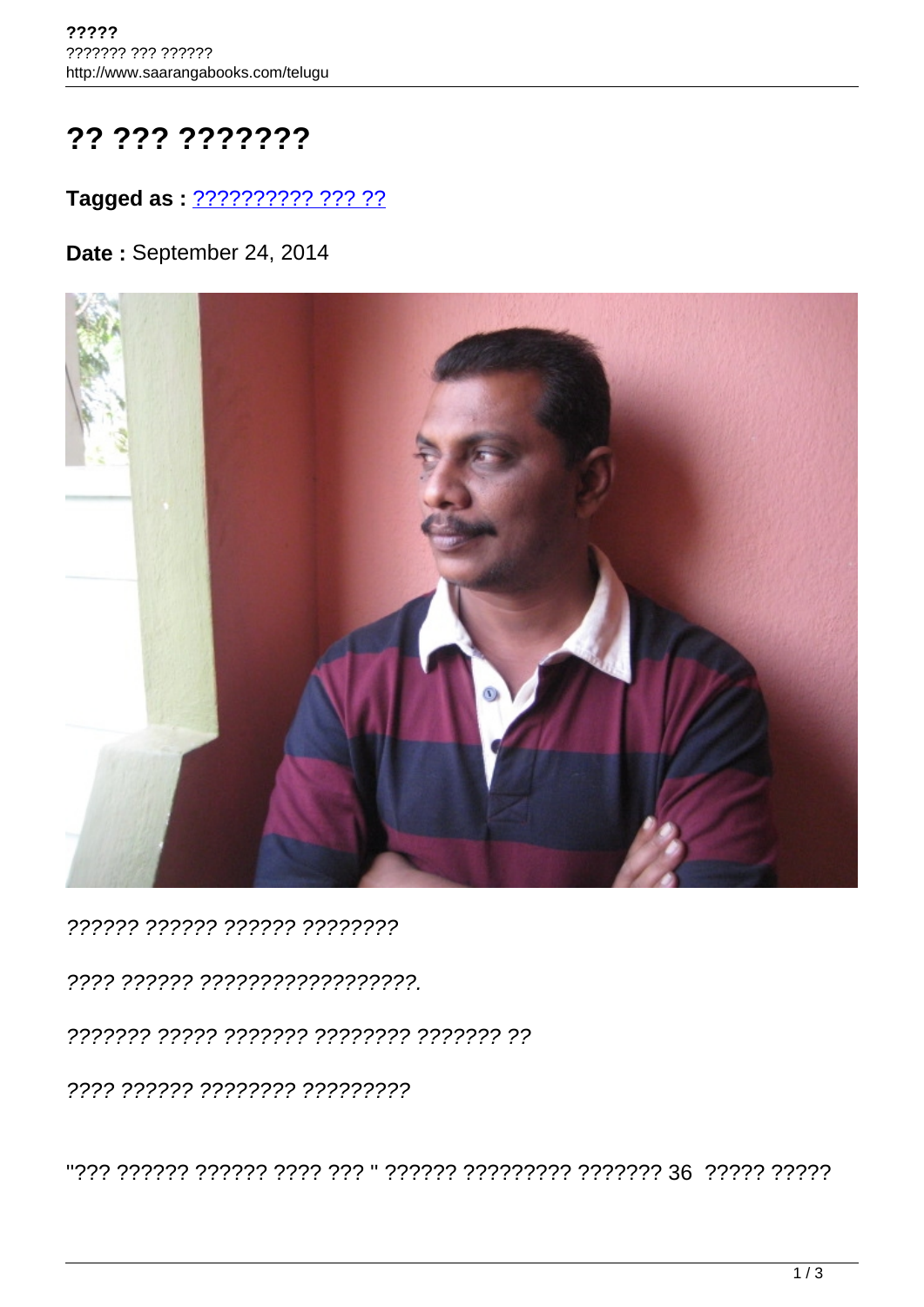7777777 7777777777777 7777 777777 7777 777

????? ???? ??????

7777777 7777777 7777777777